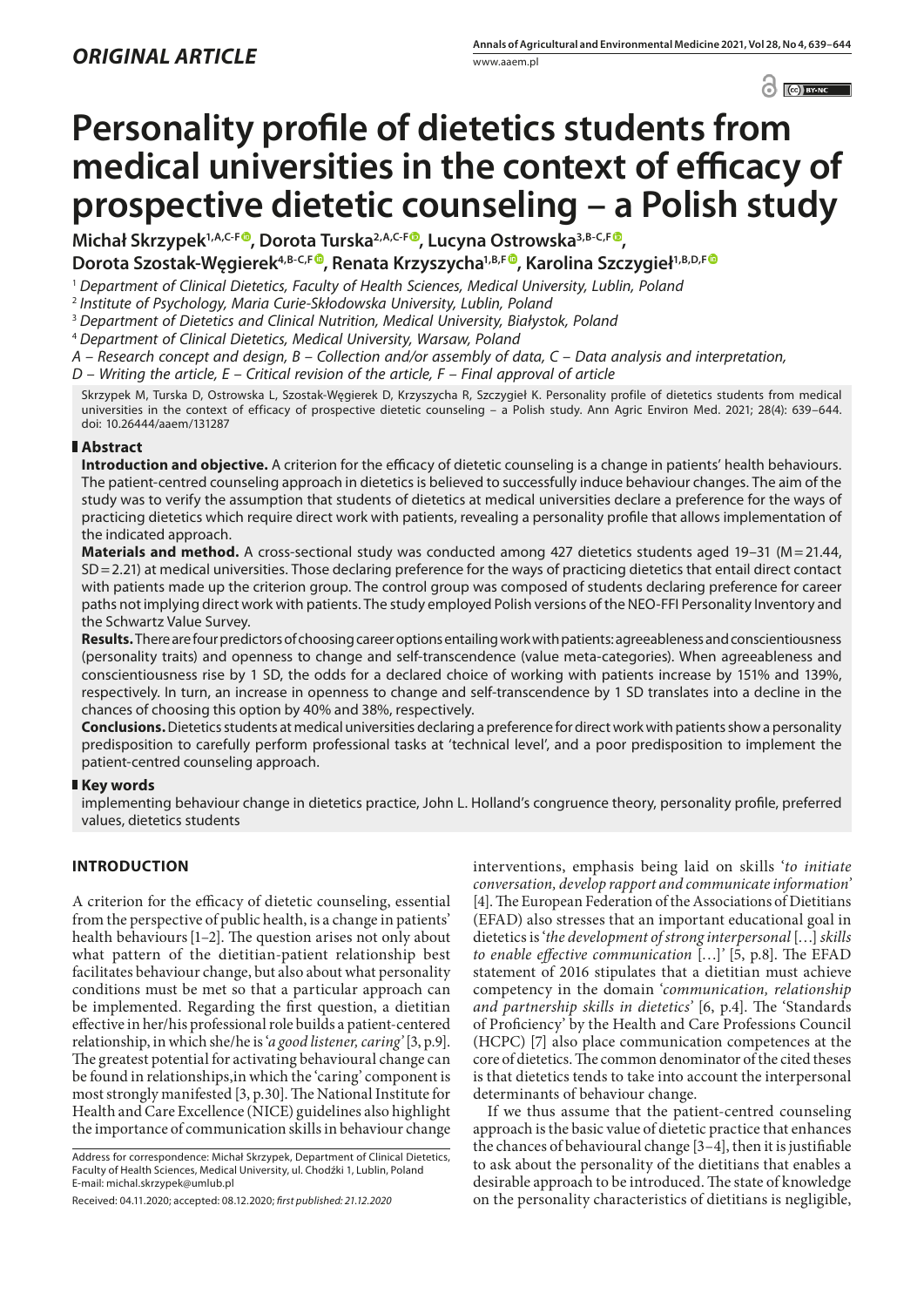based only on very few publications [8–10], of which only one concerns the personality correlates of pursuing the specific area of professional activity [10]. Ball et al. showed in a group of Australian dietitians that, compared to the population norm, they were characterized by a high level of harm avoidance, persistence and self-directedness [9]. The authors also distinguished three personality clusters which they connected with the areas of the dietitians' practice. Personality profiles were predictors of work in two fields of occupational activity: in private practice/counseling and food service management [10]. A distinct diversity in personality traits is thus related to the areas of occupational activity situated at opposite poles of the dichotomy presenting the role of the interpersonal relationship in the dietitian's work.

The theoretical basis of this study is Holland's theory of career choice [11], according to which the choice of a particular profession is a characteristic expression of personality; the representatives of specific professions being characterized by a similar personality profile appropriate to the requirements of the work environment [12]. Holland's position offers the theoretical basis for a broad programme of the authors' research into the personality predictors of career paths declared by students of medicine [13], nursing [14] and pharmacy [15].

The studies reported in the current work focus on dietetics students. The traditional approach, used in psychological tests of representatives of medical professions, consisted in defining personality characteristics based on the Five-Factor Model (FFM) of personality: neuroticism, extraversion, agreeableness, openness to experience, and conscientiousness [16]. The authors' research programme [13–15] offers a broader understanding of personality that takes into account not only personality traits ('what people are'), but also the motivation aspect ('why people do what they do') [17]. Following the assumption that personality traits concern an individual's likely actions without taking account of his/her intentions, whereas values concern intentional goals [18], it was suggested that the Schwartz theory of basic values [19] be adopted as the representation of motivational goals. It identifies 10 value categories ('Big Ten'), which are organized along two bipolar dimensions: 'openness to change' vs. 'conservation and selftranscendence' vs. 'self-enhancement' [20].

The research approach based on the concept of personality, combining its structural aspect (FFM) with the motivation aspect ('Big Ten'), was applied in the present study, where a dichotomous division of the areas of dietitians' professional activity was adopted. Two paths of professional career in dietetics were distinguished for the purpose of this study: the first includes those forms of practicing dietetics that require direct work with patients, and the second includes other forms of practicing dietetics not requiring direct work with patients. The source of the criterion for the division is the taxonomy of medical specialties, which distinguishes 'person-oriented' and 'technique-oriented' specialties. They differ in the emphasis on the interpersonal dimension of the therapy [21].

#### **OBJECTIVES**

The study aimed to establish the personality profile of dietetics students from medical universities in the context of requirements of working with a patient within the framework of the preferred model of future career practice. On this basis, the authors verify the assumption that a specific personality constellation allows one to predict a preference for the ways of practicing dietetics, which require direct work with a patient and, at the same time, building a therapeutic relationship based on a patient-centred counseling approach. The process of career choice is studied to make some suggestions for career counselling for dietetics students from medical universities.

It was assumed that dietetics students from medical universities who declare the choice of the forms of practicing dietetics that imply direct work with a patient (within the 'clinical dietetics' formula) will show different personality characteristics, compared to respondents declaring a preference for career paths not requiring direct contact with a patient. It is expected that the personality characteristics of future clinical dietitians will enable effective implementation of the patient-centered counseling approach conducive to behavioural change. This means higher interpersonal competencies (neuroticism – lower intensity, extraversion – higher intensity), higher intensity of the value meta-category of self-transcendence', which will be conducive to achieving behavioural change at a lower intensity of agreeableness.

#### **MATERIALS AND METHOD**

*Sample and procedure.* The survey was conducted between December 2017 – June 2019 among 427 students (aged 18– 31 years, M=21.44, SD=2.21), 372 females (87%), attending first- and second-cycle degree programmes in dietetics at three purposively selected Polish medical universities in Lublin, Warsaw, and Białystok, who expressed written informed consent. Due to the fact that dietetics programs are also offered in Poland by non-medical universities, the authors of the study do not aspire to satisfy the requirement that the studied sample is representatives of the whole population of dietetics students in Poland. On the other hand, the method of selecting the research sample enables meeting the adopted research objective, i.e. to establish the personality profile of dietetics students attending medical universities in the context of the psychological requirements of building a therapeutic relationship with a patient. The dietetics profession, especially if practiced within the clinical dietetics formula, consists in direct work of the dietitian with a patient as part of a therapeutic team headed by a doctor. This makes it necessary for those practicing this profession to have appropriate professional qualifications and, as in the case of other medical professions, to have interpersonal competencies that enable building a therapeutic relationship with a patient.

The surveyed sample consisted of 287 (67%) students attending the first-cycle programme in dietetics, culminating in a Bachelor's degree, and 140 (33%) students attending the second-cycle programme culminating in a Master's degree. Participation in the survey was voluntary and anonymous. In total, 390 students (91.3% of all the respondents) fully completed the questionnaires. Only this data was analyzed. Thus, the analyzed sample consisted of 390 students (aged 19–31 years, M=21.57, SD=1.92), including 342 females (87.7%). In the analyzed sample, 260 (66.7%) students attended the first-cycle programme in dietetics, culminating in a Bachelor's degree, and 130 (33.3%) students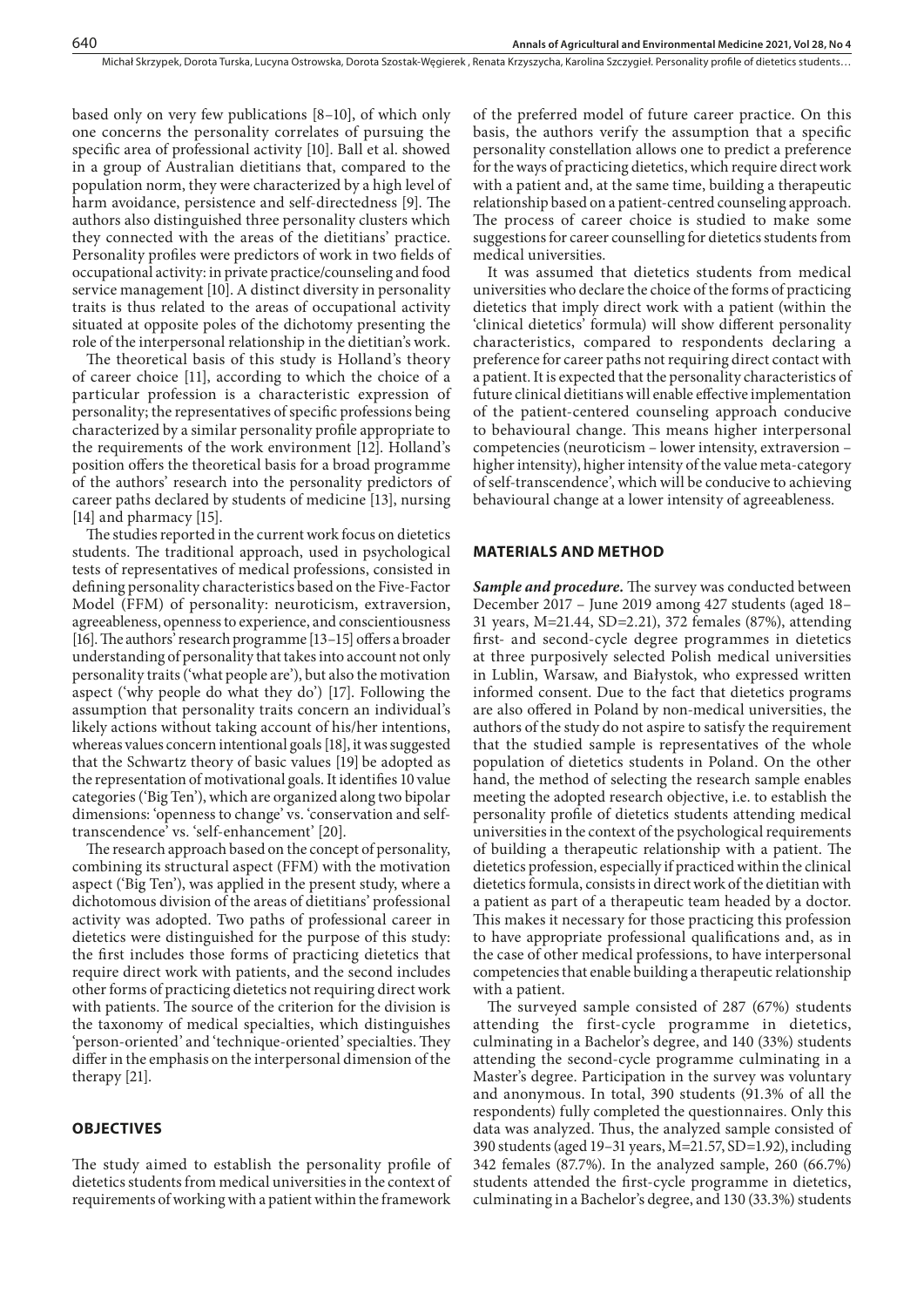Michał Skrzypek, Dorota Turska, Lucyna Ostrowska, Dorota Szostak-Węgierek , Renata Krzyszycha, Karolina Szczygieł . Personality profile of dietetics students…

attended the second-cycle programme culminating in a Master's Degree.

*Measures.* A cross-sectional survey research method was used to describe the personality predictors of the choice of career path by dietetics students and preferences for the forms of practicing dietetics that require direct work with a patient and building a therapeutic relationship. Validated surveys were used.

The Polish version of the NEO Five-Factor Inventory (NEO-FFI) by Costa and McCrae was used to measure the personality traits [22]. The questionnaire contains 60 statements representing the five factors: neuroticism (prone to feeling anxious, and difficulty in coping with stress induced by contacts with people), extraversion (the number and quality of social interactions), agreeableness (trust towards people, but also compliance and an inclination to yield), openness to experience (a preference for new ideas), and conscientiousness (the degree of an individual's good organization, his/her sense of responsibility) [16]. Each scale consists of 12 items assessed on a five-degree scale from 1 ('definitely do not agree') to 5 ('definitely agree'). The reliability coefficients, estimated on the basis of Cronbach's alpha internal consistency coefficient, are: from 0.82 for the 'conscientiousness' scale to 0.68 for 'openness to experience' and 'agreeableness' [22].

To measure value preferences, the Schwartz Value Survey (Polish adaptation) [23]was used, in which 10 basic values were distinguished and organized along two bipolar dimensions. The first – the meta-categories of 'openness to change' vs. 'conservation' – is composed of opposing values: from those emphasizing independence of thought and readiness for change (self-direction, stimulation) to values emphasizing stability (conformity, tradition, security). The other dimension, consisting of the meta-categories of 'self-transcendence' vs. 'self-enhancement', in turn is made up of values emphasizing others as equals and concern for their welfare (benevolence, universalism), contrasted with values that emphasize the pursuit of one's own interests and dominance over others (achievement, power) [20]. The respondent rates the degree to which each value item is a guiding principle in his/her life. The values are rated on a 9-point scale from -1 ('opposed to my values') to 0 ('unimportant') to 7 ('of supreme importance'). Cronbach's alpha reliability coefficients on the scale are from 0.53 ('hedonism') – 0.78 ('benevolence') [23].

The authors' survey was used concerning the respondents' socio-demographic characteristics and preferred career path. They were asked to indicate one of the options: outpatient dietetic counseling centre; outpatient medical clinic; hospital ward; nursing home/hospice/sanatorium; kindergarten, school; sports/fitness club; resort/SPA (direct work with patients/clients); education institution; university, college (teaching); catering; hospital/sanatorium/nursing home nutrition department (nutrition planning); media; research institution; sanitary-epidemiological station; food processing company; company manufacturing/selling/testing dietary supplements; company dealing with HACCP; food testing laboratory. The list of self-declared options corresponds to employment opportunities for dietitians in Poland. In the reported studies, the dependent (explained) variable was 'an occupational preference', i.e. the occupation/career path 'which at a given time, an individual would like or prefer to enter' [24].

All the participants were subject to the same research procedure, i.e. the NEO-FFI, followed by the Schwartz Value Inventory, and finally the declaration concerning the preferred career path in dietetics.

All data related to this research is available online through Mendeley Data repository [25].

The study protocol was approved by the Medical University of Lublin Bioethics Committee (Resolution No. KE-0254/289/2017). The approved and implemented study protocol provided for the cross-sectional assessment of the personality profile of dietetics students from purposively selected medical universities in the context of the career path declared/preferred by students at a specific stage of preparation for the dietetics profession (university training).

*Statistical procedure and analysis.* Statistical analysis was carried out using the Statistical Package for Social Sciences (SPSS) version 25. In order to verify the research hypothesis, a multivariate analysis of logistic regression was conducted.

#### **RESULTS**

The students mostly indicated practice at an outpatient dietetic counseling centre as the preferred career path (n=152; 39%). The other very frequently indicated career options were: working at an outpatient medical clinic (n=60; 15.4%), in a hospital ward (n=37; 9.5%) and at a sports/fitness club (n=35; 9%). The students who selected career options entailing the work with patients/clients, formed the criterion group (n=301, females – 89%; 77.2% of respondents). The other respondents declared a preference for the career paths that do not imply direct work with patients/clients. These respondents formed the control group (n=89, females  $-$  88%; a total of 22.8% of respondents who fully completed the survey). The most often indicated career options in the control group were: employment in the media (n=24; 6.2% of indicated options), in a nutrition research institution (n=13; 3.3%) or in a laboratory (n=12; 3.1%).

Despite the unequal number of respondents in the criterion and control groups, it was decided to conduct comparative analyses for two reasons. First, the compared groups exhibited the homogeneity of variances of all the analyzed variables (statistically insignificant results of Levene's test). Second, in the criterion and control group there were equal proportions between men and women (insignificant value of the Z-test). Since the diversity in personality traits in terms of gender was demonstrated [22], the potential and factual influence of gender on the results of comparative analyses was thereby eliminated.

In the logistic regression, the following way of coding the declaration of the choice of career path (dependent value) was adopted: preference for working with patients/clients  $= 1$ , other options  $= 0$ . In addition to the personality traits, only the meta-categories of the values were introduced into the model. Such an approach was prompted by the need to maintain the relation between the size of the sample and the number of independent variables [26], and by conviction that the meta-categories of the values are more efficacious to predicting behaviour [27] (Tab. 1).

On the basis of the results (Tab.1), there are four personality predictors for the choice of the form of practicing dietetics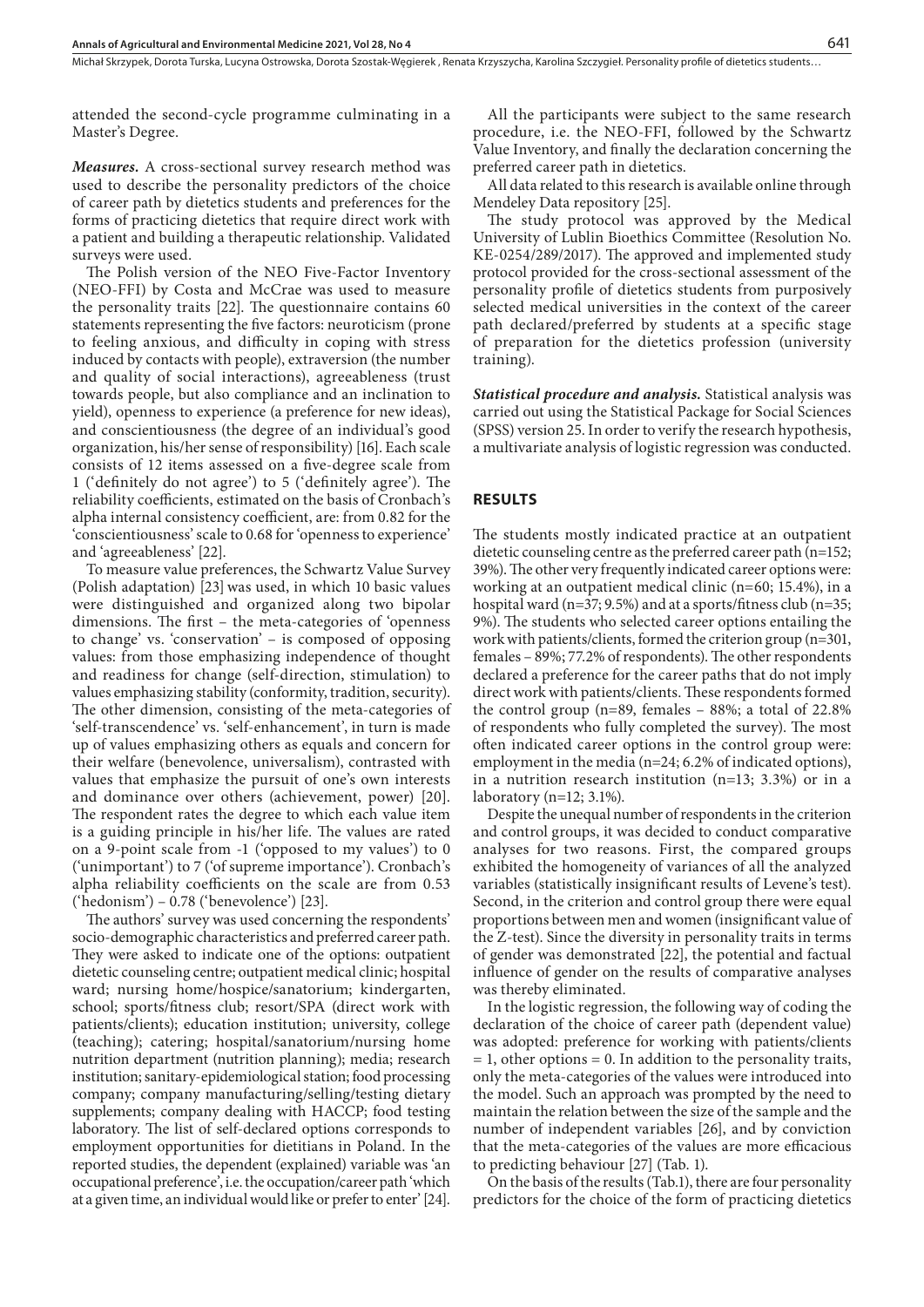Michał Skrzypek, Dorota Turska, Lucyna Ostrowska, Dorota Szostak-Węgierek , Renata Krzyszycha, Karolina Szczygieł . Personality profile of dietetics students…

| predictors                | B       | Wald $(Z)$ | p    | <b>OR</b> | 95% confidence interval OR | OR for change by 1 SD <sup>*</sup> |
|---------------------------|---------|------------|------|-----------|----------------------------|------------------------------------|
| neuroticism <sup>**</sup> | 0.03    | 2.76       | 0.10 |           |                            |                                    |
| extraversion              | 0.01    | 0.19       | 0.66 |           |                            |                                    |
| openness to experience    | 0.03    | 0.83       | 0.36 |           |                            |                                    |
| agreeableness             | 0.06    | 7.88       | 0.01 | 1.06      | $1.02 - 1.11$              | 1.51                               |
| conscientiousness         | 0.046   | 5.62       | 0.05 | 1.05      | 1.00-1.08                  | 1.39                               |
| SELF-ENHANCEMENT***       | 0.28    | 1.82       | 0.18 |           |                            |                                    |
| CONSERVATION              | 0.36    | 3.17       | 0.75 |           |                            |                                    |
| <b>OPENNESS TO CHANGE</b> | $-0.53$ | 6.88       | 0.01 | 0.59      | 0.39-0.88                  | 0.60                               |
| SELF-TRANSCENDENCE        | $-0.58$ | 4.97       | 0.05 | 0.56      | $0.33 - 0.93$              | 0.62                               |
|                           |         |            |      |           |                            |                                    |

**Table 1.** Model of logistic regression explaining declared choice of career path - working with patients

\* calculation as per formula: OR(SD) = exp (BxSD); \*\*names typed in small print denote personality traits; \*\*\* names in capitals denote meta-categories of values after the Schwartz theory.

classified as 'working with a patient': 'agreeableness' and 'conscientiousness' (personality traits, positive predictors), and 'openness to change' and 'self-transcendence' (metacategories of values, negative predictors).

The analysis of OR as a measure of effect indicates that where the value of a given predictor increases, the odds for choosing work with patients increase with respect to the personality traits 'agreeableness' and 'conscientiousness'. As regards the meta-categories of the values 'openness to change' and 'self-transcendence', the opposite is the case: a rise in the value of explanatory variables translates into a decrease in the odds for choosing work with patients. Taking into account the fact that the independent variables introduced into the model are quantitative in nature, the OR for a singular change may not visibly reflect the analyzed effect. A rise in the value of such a variable by one unit is of little significance. Therefore, the OR for any change in the value of the predictor was calculated [28].

The data presented in the last column in Table 1 inform that where 'agreeableness' and 'conscientiousness' rise by 1 SD, the odds for a declared choice of working with patients increase by 151% {{1.51–1)\*100} and 139%{1.39–1)\*100}, respectively. In turn, an increase in the value of the meta-categories 'openness to change' and 'self-transcendence' by 1 SD translates into a decline in the chances of choosing work with patients by 40%  $\{(1-0.60)^*100\}$  and 38%  $\{(1-0.62)^*100\}$ , respectively.

The tested model proved to be well calibrated, as confirmed by the Hosmer-Lemeshow test for goodness of fit (chi<sup>2</sup> = 13.26; df=8; p=0.10). This procedure allows correct classification of 98% of students who declared the choice of 'work with patients'.

# **DISCUSSION**

The current study provides data on the poorly researched question of the personality profile of dietetics students from medical universities, and their predispositions to implement a patient-centred relationship in dietetics. This approach enhances the chances of behavioural change and thus the effectiveness of dietetic counseling, and of achieving the goals of public health [3–4].

The hypothesis suggested that graduates from medical universities showing preference for working with patients/ clients would display personality characteristics appropriate for the functional requirements of practice in this area. This means the presence of personality predispositions that are

conducive to building a patient-centred relationship. As part of this relationship, it is important to be able to initiate behaviour change in accordance with medical guidelines. For that reason, a special intensity of traits was expected, which are the 'tools' of efficient interpersonal communication: relatively higher extraversion and lower neuroticism, since extraversion facilitates entering into relationships with people, whereas low neuroticism helps to more effectively cope with stress resulting from social contacts. Above all, however, predominance was expected in the value meta-category of self-transcendence as being widely oriented towards the welfare of others. It is only high self-transcendence that offers the deepened 'quality' of interpersonal relationships: empathy for him/her and unconditional acceptance. The effectiveness of the therapeutic relationship, on the other hand, was operationalized through a lower intensity of agreeableness.

The obtained results did not confirm the formulated hypothesis. The students who declared preference for working with patients, in comparison with the control group, were not found to be less neurotic and more extrovert. Results differing from those expected were also obtained: the respondents from the criterion group were characterized by relatively higher agreeableness and showed a lower level of preference for the value meta-category 'self-transcendence'. Furthermore, two unexpected predictors for the choice of work with patients were revealed: the personality trait conscientiousness (positive predictor) and the value metacategory of 'openness to change' (negative predictor).

Agreeableness is associated with stronger confidence in people, but first of all it denotes general submissiveness in interpersonal relationships – compliance and a tendency to yield to others, as well as little independence of thought and action. In the context of the requirements of the dietitian's work focused on producing change in nutrition behaviours, it should be concluded that greater agreeableness will not be conducive to achieving the defined dietetic intervention goals. Moreover, the personality tendency of dietetics students to preserve the existing solutions may be conducive to the ossification of the current framework of practicing the dietetic profession in Poland, and to restraining new legal solutions (regulation of the profession) that require reorganizing a number of aspects in the current functioning of professional dietitians (supervision and verification of qualifications held, the duty of continuing education etc.). The completion of work in Poland on the legal regulation of rules governing access to the dietetics profession, taking account of the standardization of training in dietetics, would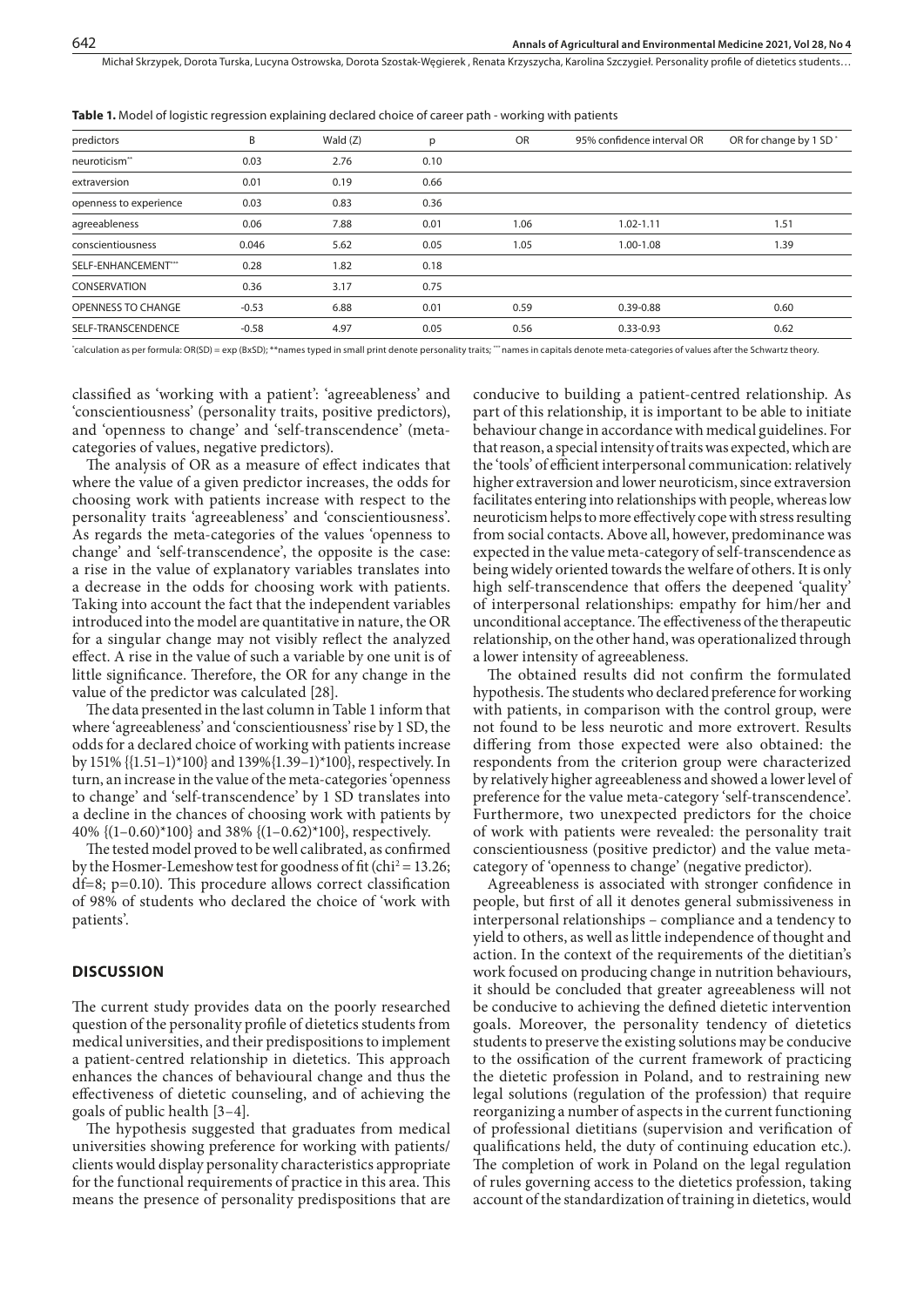Michał Skrzypek, Dorota Turska, Lucyna Ostrowska, Dorota Szostak-Węgierek , Renata Krzyszycha, Karolina Szczygieł . Personality profile of dietetics students…

enable devising and implementing in practice education programmes entailing obligatory training in interpersonal competencies.

The presented study should provide preliminary empirical grounds for formulating appropriate recommendations. These are interpersonal skills workshops. Their training content should entail both the development of skills of interpersonal communication with and support for the patient, and enhancing the assertiveness of future dietitians.

Higher conscientiousness, in turn, implies a sense of responsibility, discipline, and a high level of requirements towards oneself. This trait seems to predispose one well to evidence-based dietetics practice that entails implementing medical nutrition guidelines. Combined with the trait 'conscientiousness', the predisposition to postponing quick gratification for more distant goals may have an adaptive value in the case of dietetic interventions as part of the prevention and treatment of chronic diseases. Care and meticulousness at work also seems to have an adaptive value in the context of the dietitian's work consisting, among others, in planning menus in line with clinical requirements.

The meta-category of 'transcendence', contrary to the expectations, turned out to be a negative predictor for the choice of a career path entailing direct work with a patient. This means that the axiological preferences of the respondents in the criterion group did not focus on building a universalist relationship of helping that would encompass all those seeking help who are not connected with the helper by family ties or friendship. The constituent elements of this value meta-category are: benevolence, i.e. concern for the welfare of close family and friends (the 'in-group' [19]), as well as universalism involving the transfer of this tendency onto the whole of society; this detailed value also includes concern '*for the welfare of all people'* [19].

Dietetics students from medical universities who chose work with a patient exhibited a low independence of thought and action, in combination with low scores in the meta-category of 'openness to change' (an unexpected negative predictor). The constituents of openness to change are self-direction ('*independent thought and action'*) [19], and stimulation ('*novelty, and challenge in life'*) [19]. The preference for the two values was low in the criterion group. The presented axiological preference will be conducive to meticulous implementation of the medical guidelines in dietetic practice and will predispose one to working in a therapeutic team based on subordination to the decisions of the team leader (physician). However, the expected submissiveness of dietetics graduates from medical universities will not, it appears, be conducive to emphasizing the professional position of dietitian in a therapeutic team, or to building the dietitian's strong position in the medical system.

When commenting on the results, it is necessary to refer to the unequal numbers in the control and criterion group. This result reflects the actual distribution of preferences concerning the professional career path of dietitians. The presented study was conducted at selected medical universities that train students to practice this profession first and foremost within the EFAD scope of clinical dietetics [5–6]. This may have had an impact on the declarations of students, who, already when choosing a medical university, may have assumed that they would be trained to practice the chosen profession working with patients. Declarations on the professional career path amongst dietetics students

trained at non-medical universities may be different, as may also be the personality profile of dietetics students from nonmedical universities. Consequently, since the study focuses only on dietetics students from selected medical universities, it cannot be generalized to cover the personality profile and career choices among the community of dietetics students in general.

**Strengths and Limitations of the Study.** To the best of the knowledge of the authors, this is the first Polish and European study on the personality profile of dietetics students from medical universities, and personality predictors of a preferred career path in dietetics.

The adopted dichotomy of the ways of practicing dietetics does not take account of the internal diversity within the two opposing areas of dietitians' professional activity. For example, work with a patient can be conducted as an outpatient practice, which implies a low level of peer support, or conducted as hospital medical care. These two areas of activity, both entailing direct work with patients, thus imply other personality predispositions where the former requires greater self-directedness, as well as resistance to risk and uncertainty [10].

The study was cross-sectional and provides no grounds for inferring that there is a cause-and-effect relationship between the exposure (personality traits and preferred values) and the outcome (preference for the ways of practicing dietetics, which requires direct contact with patients).

Recruitment of the research sample from students on dietetics programmess taught at medical universities excluded the formulation of generalized conclusions concerning the whole population of dietetics students in Poland. It was not the intention of the authors to formulate such conclusions.

The study assessed the choice preferences for a career in dietetics at a specific point of time, rather than the actual choice of the way of practicing this profession. However, by referring to the classic concept of career development [29], it could be assumed that the studied students reached the stage of crystallization of their career goal. Consequently, it can be justifiably expected that they are determined to pursue a specific form of career and will reject the remaining options.

### **CONCLUSIONS**

Dietetics students from medical universities in Poland are characterized by a personality predisposition to carefully perform their professional tasks at their 'technical' or instrumental level, with a simultaneous 'weak' competence to establish a patient-centred counseling approach, as shown in Fellers' study [30]. There are therefore no grounds for supposing that they will be able to effectively initiate change in patients' health behaviours. The areas of practicing dietetics that entail direct work with patients and are part of clinical dietetics require that the training curricula in medical universities should activate the competencies necessary to build a patient-centred counseling approach conducive to behavioural change in dietetics practice. The format that should be pointed to here is the workshops of interpersonal skills, of strategies for supporting patients, and of developing assertiveness in dietitians.

The authors treat the present study as a step towards more complete professionalization of the profession of dietitian